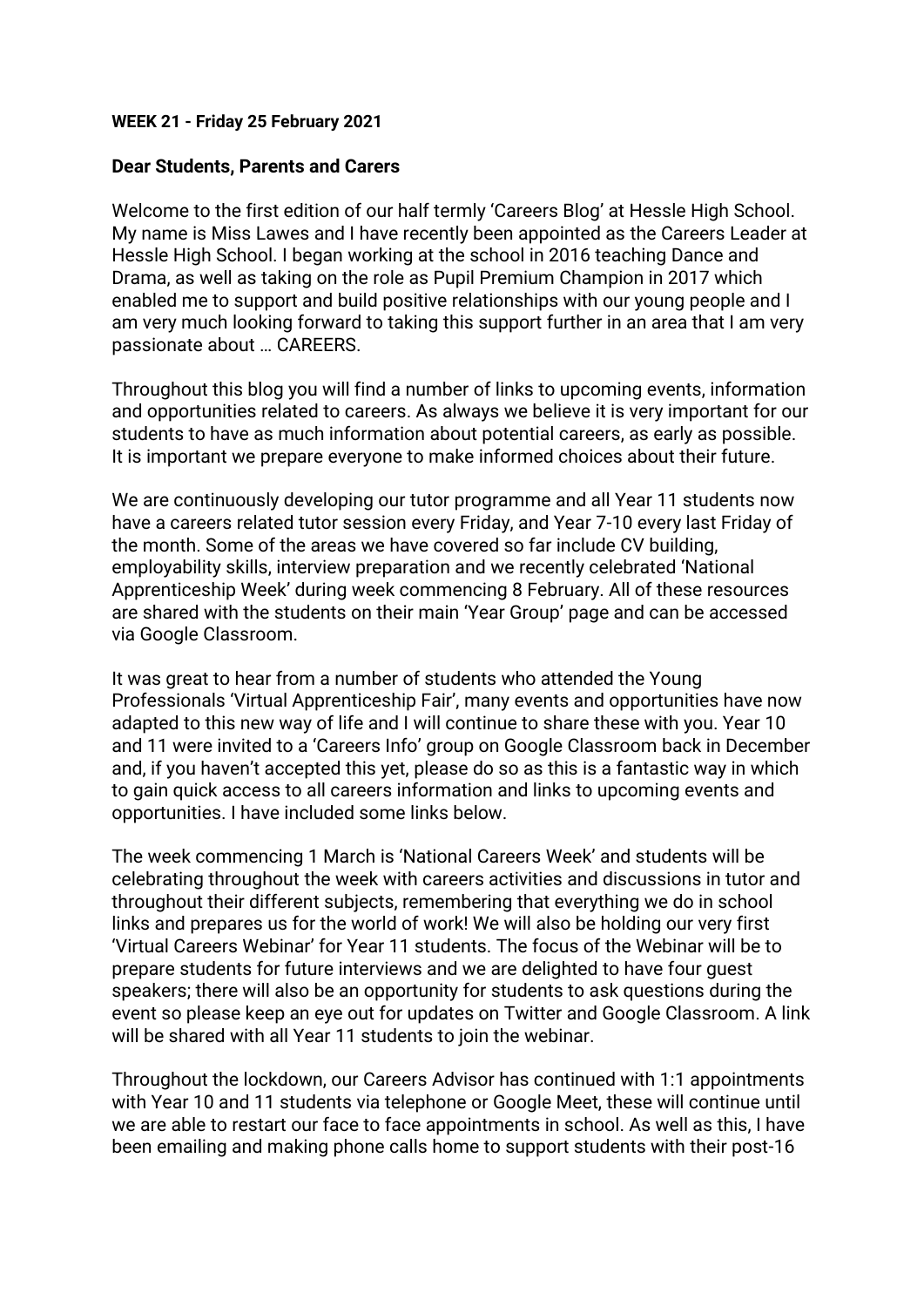applications, please continue to get in touch if you have any questions or need additional support with this: hayley.lawes@hessleacademy.com

Year 10 students have recently received a 'My Future' Questionnaire (Post-16 choices), if you haven't completed this yet, please do so in order to help us provide the best support for you moving forward with your post-16 choices.

This term we will be launching 'Log On Move On' for all Year 9 and 10 students, please keep an eye out for emails and information regarding this, login details etc. This site is extremely useful to help you find out what courses and apprenticeships are available in the East Riding & Hull area, as well as completing your applications. You can access parts of the site without a login, please take a look: <https://www.logonmoveon.co.uk/>

# Sixth Form update:

Last term, Year 12 and Year 13 had tutor sessions tied in with National Apprenticeship Week. These included, for Year 12, sessions on how the application process for Degree Apprenticeships typically works, and the pros/cons of Apprenticeships vs University applications. Throughout the week, a number of Apprenticeship opportunities were also highlighted to Year 13. Meanwhile, with the UCAS deadline for university applications closing on 29 January, the focus with Year 13 turned to supporting them with selecting their firm/insurance offers, and with applications for student finance. Students have also been encouraged to consider virtual work experience opportunities. Whilst it will be hard for most students to gain actual workplace experience this year, companies are increasingly providing virtual work experience. Students can search via Unifrog, or via another company called "Forage" [\(theforage.com\)](https://www.theforage.com/). As we move into the summer term, we will be working with Year 12 to develop their CVs and supporting them with starting their UCAS applications, while we continue to support any Year 13 students applying for apprenticeship positions.

Finally, please see the information below for upcoming events, opportunities and useful websites:

- National Careers Week 'Virtual Careers Fair' 1 6 March, register here: <https://ncw2021.co.uk/>
- Chamber Training Humber Apprenticeships including business, administration, hairdressing, customer services, adult care work, retail positions<https://www.chambertraining.com/apprenticeships-update-2>
- KWL Apprenticeships including plumber, electrician, joiner, plasterer, tiler, business, administration [training@kwl.co.uk](http://mailto:training@kwl.co.uk/)
- HETA Virtual Open Event Wednesday 24 February 2021, 5pm 7pm, register here<https://heta.co.uk/apprenticeships-1/key-dates-open-days> Application deadline Thursday 18 March
- East Riding College Virtual OPEN EVENT: Tues 23rd February 17:00 18:00 & Sat 20th March 10:00 – 11:30 <https://www.eastridingcollege.ac.uk/news/open-events>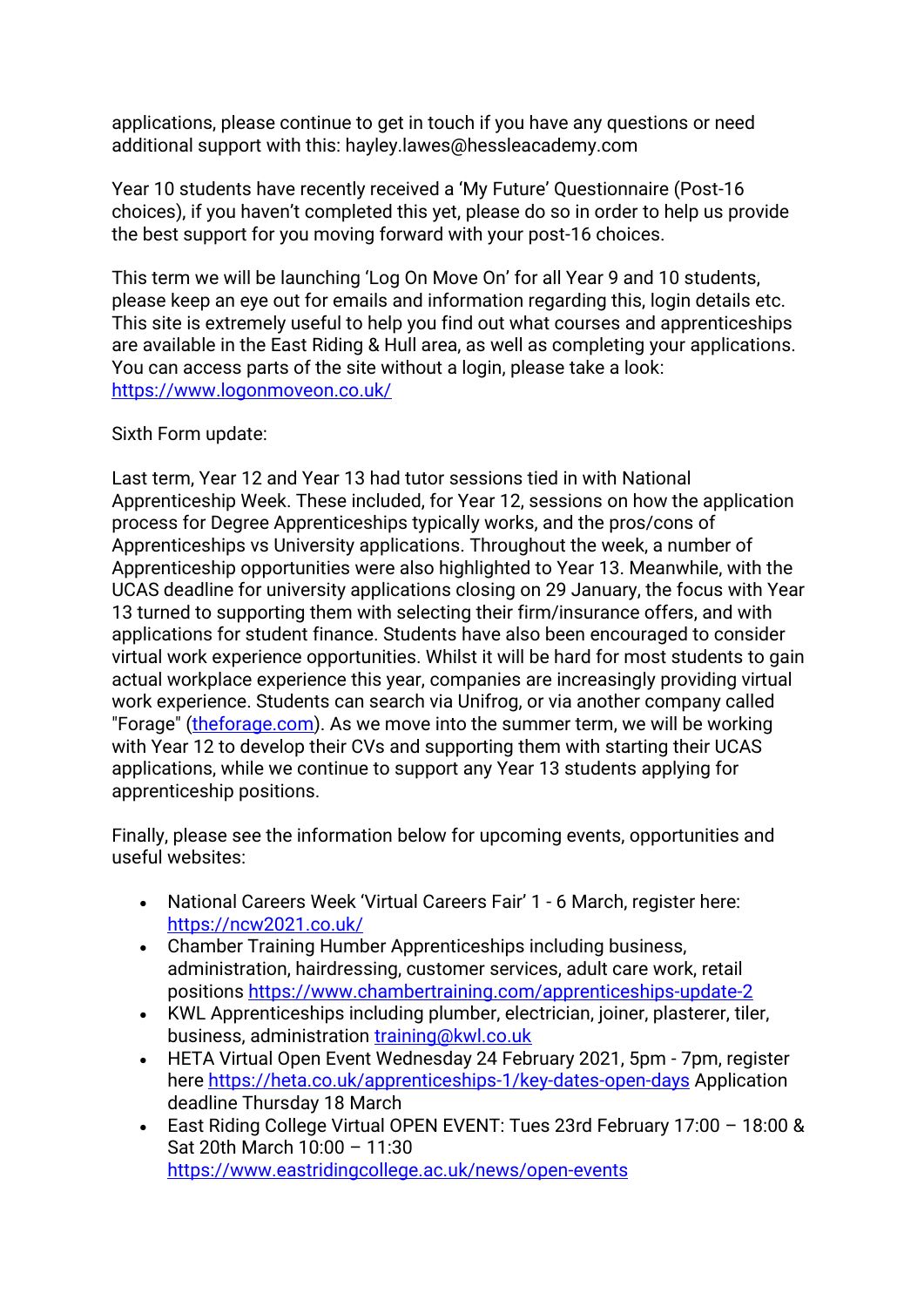- Bishop Burton College Virtual Open Event Saturday 6 March 10am 1pm, register here:<https://www.bishopburton.ac.uk/whats-on>
- Amazing Apprenticeships<https://amazingapprenticeships.com/>

I hope you have found this information useful, here's to another positive half term.

Take care

Miss Lawes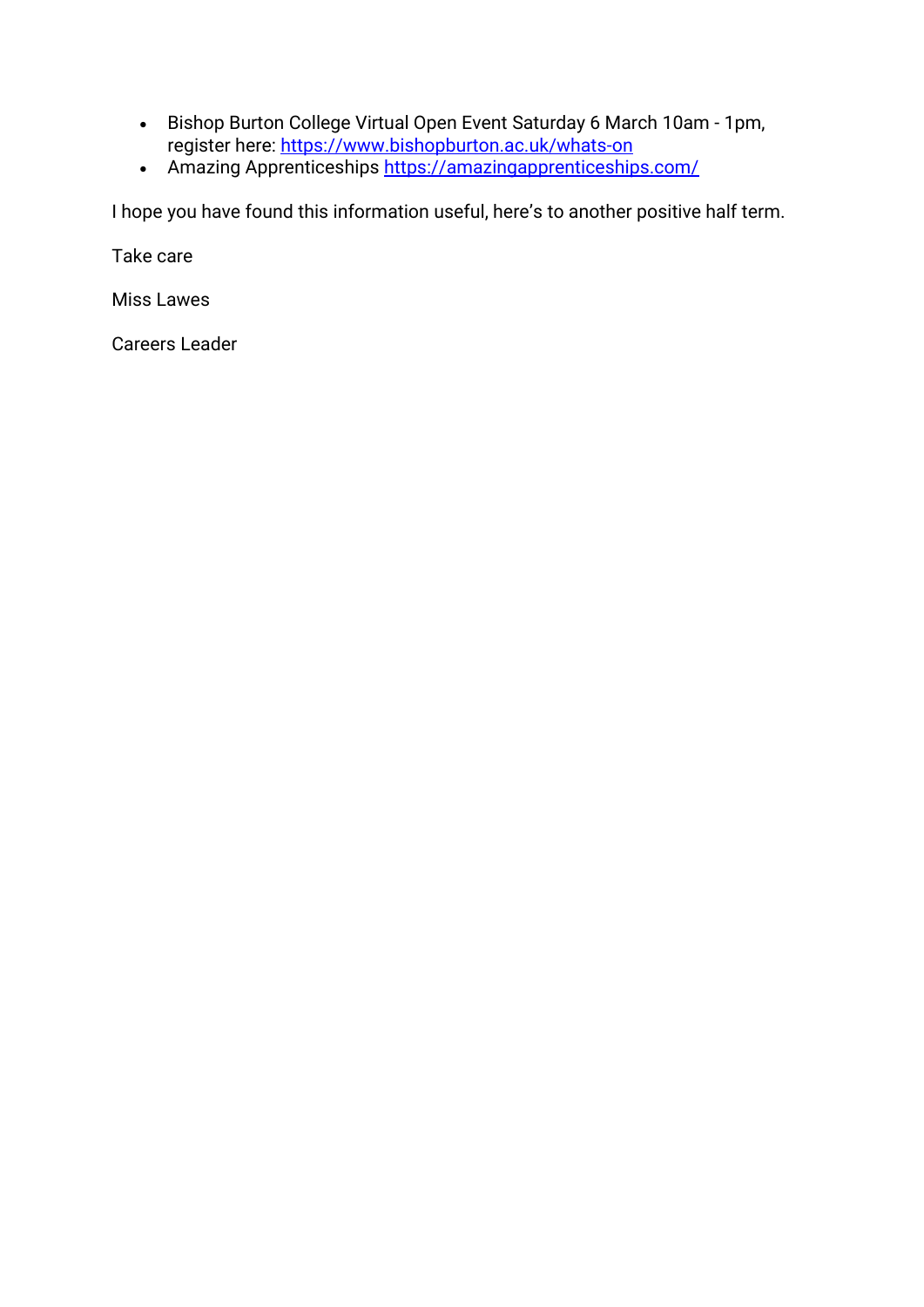**WEEK 26 - Friday 16 April 2021**

**Last half term saw a busy few weeks for careers. We celebrated 'National Careers Week' as a whole school and all students took part in careers activities within their subjects and tutor time, this gave students a great insight into the world of work and the job opportunities and transferable skills related to their subjects. We were lucky to hear from some of our Alumni and Miss Moore interviewed the Artist, Richard O'Neil.**

We also hosted our very first Live Virtual Careers Webinar for our Year 11 students focussing on interview preparation and skills, selling yourself, handling nerves and post-interview. Our guest speakers included:

Scott Young, Assistant Chief Constable for Northumbria Police

Natasha Hoggard & Sanna Saidy, Humber Outreach Project

Moj Taylor and Aron Tenant, Push

Kallum Nicholson, Business Entrepreneur / School Careers Link Governor

Please take a look at our guest speaker bios [here](/_site/data/files/users/16FD35C04FEA31D7F61C05B663CD6BEC.pdf)

The event was a great success, students had opportunities to ask questions throughout and it was wonderful to see them become more confident as the event progressed. Feedback from students was extremely positive, all students who completed the feedback form recommended we host future events in this way and said it was easy to access and they enjoyed the fact it was an online event specifically for Hessle High School students.

It was great to welcome our students back into school, the next few months are very important for our Year 11 and 13 students as they secure and prepare for transition to their Post-16 and 18 destinations. Year 11 students were given a Post-16 Destination Form to complete upon their return, this enabled me to see which students needed additional support with their applications moving forward. I have been working through these over the last few weeks and will continue over the next half term. Please get in touch if you need any additional support or have any questions regarding this: hayley.lawes@hessleacademy.com

This half term, Year 11 students will be given a Destination Data Consent Form to complete, this will enable the school to keep in contact with students to see how they're doing in their education and employment, as well as using this information to improve careers guidance and support. We always love to hear from our Alumni and the great things you have gone on to do!

On the topic of destination data, here is an update for our Yr 11 2020 leavers, with 97.7% participation: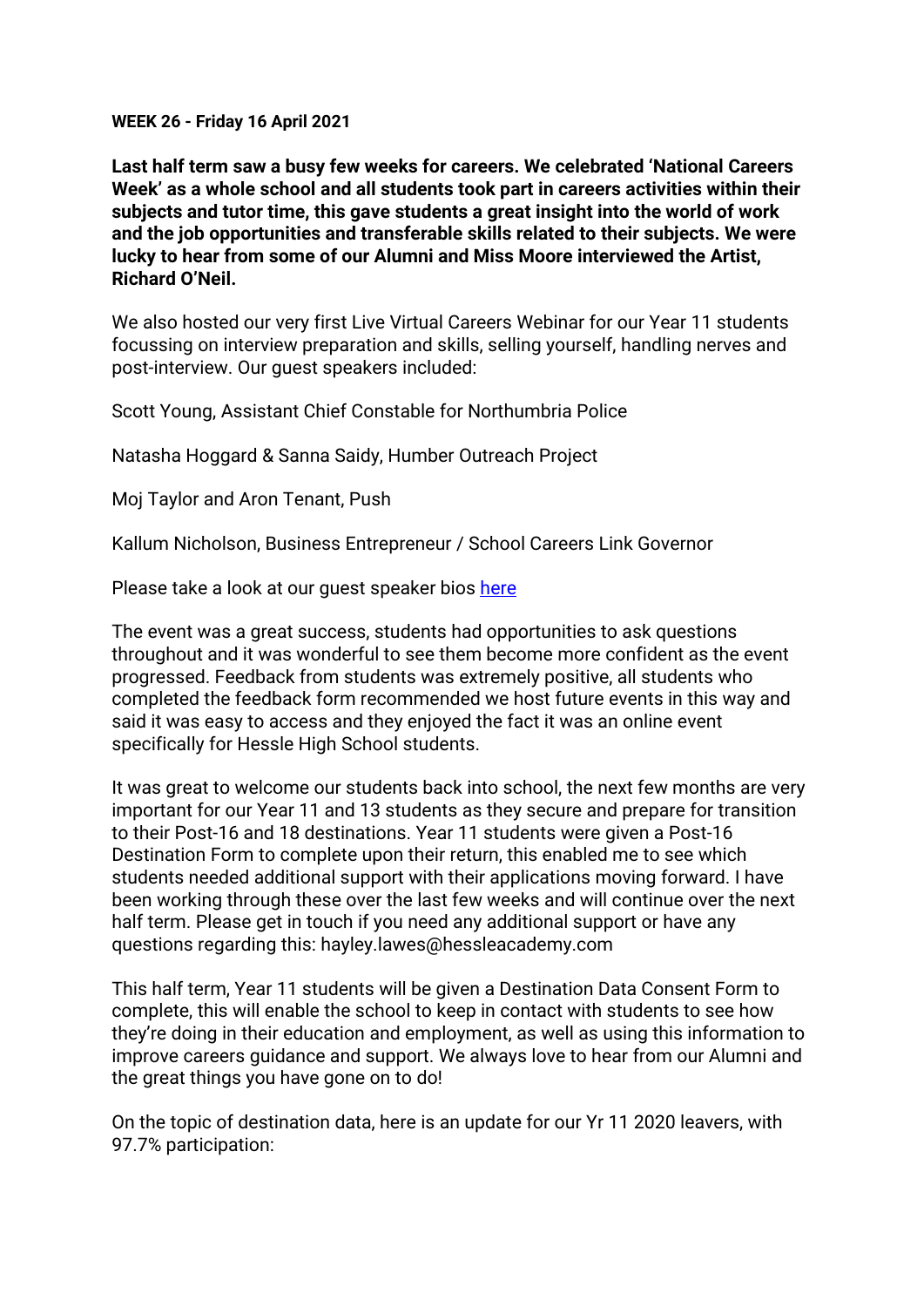| <b>FE College</b>                                       | 35.1% |
|---------------------------------------------------------|-------|
| <b>School Sixth Form</b>                                | 32.7% |
| Other Sixth Form College                                | 19.9% |
| Apprenticeship / Traineeship / Full-<br>time Employment | 9.9%  |
| <b>Other</b>                                            | 2.3%  |

When reviewing our careers provision we use this data to influence any changes we make as we continue to raise aspirations, support individual needs and challenge stereotypical thinking.

We have continued with our careers tutor programme, a reminder that this is every Friday for Year 11 students and every last Friday of the month for Year 7-10. Last half term we introduced 'Career in the spotlight', students are given information about specific jobs, qualification requirements, salary and labour market information, we began by looking at a career as a pharmacist.

A video was played to Year 7-9 students, introducing myself as Careers Leader and what to expect in these tutor sessions. Students were given the opportunity to discuss the topic with their tutor and complete a Google Form with any suggestions they may have for the programme so that we can tailor it to best support their needs. All Year 10 students have now completed the 'My Future' Questionnaire (Post-16 choices), which will also be used to influence the programme.

During tutor, Year 11 students were given the opportunity to ask any questions they had regarding Sixth Form and what to expect next year. Mr Jarman, our Head of Sixth Form, then created a video which was played during tutor time, answering students' questions in preparation for September. Year 11 were also offered the opportunity to enhance their CV and life skills through participation in the National Citizen Service (NCS), which was launched in March. Students can still sign up for the programme, all information and links to register are on Google Classroom.

We are always looking to develop our careers and enrichment programmes and, very soon, we will be unveiling an incredible opportunity for our Year 9 students. This will be an unprecedented opportunity for them and we can't wait to share it with them. I will reveal more in my next blog!

We are delighted to have our new Careers Advisor, Graeme Peart, working with us at Hessle High School to support our students with careers information, advice and guidance. 1:1 face to face appointments have now re-started and we are continuing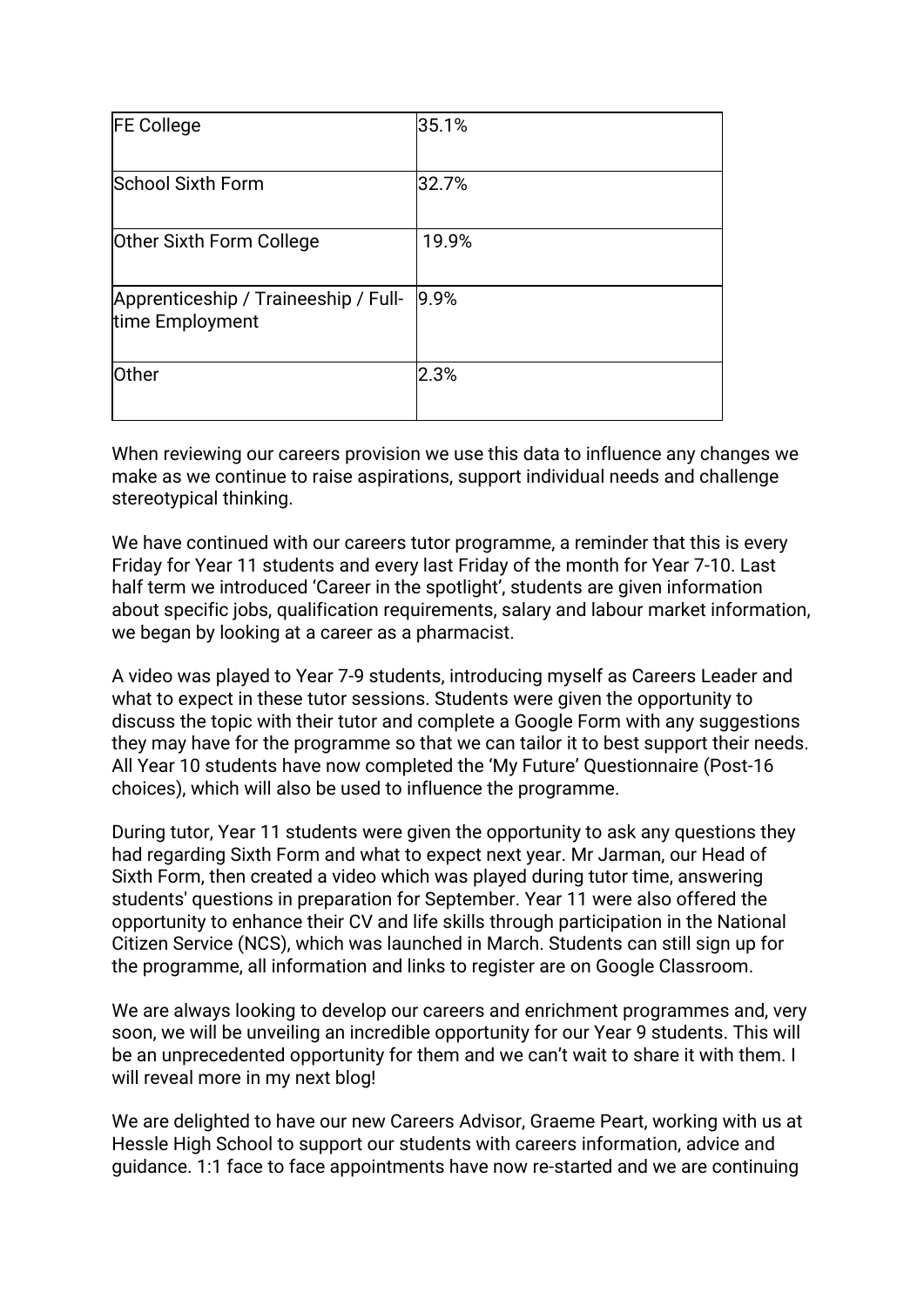to work through all Year 10 students' first appointments plus any Year 11 and Sixth Form students who need additional support.

By Year 10 we are encouraging all of our students to think carefully about their potential post-16 pathways. As part of this process, this term twelve Year 10s start an exciting opportunity to work on the "Scholars Programme". They will experience small group university-style tutorials delivered by a PhD tutor from Sheffield University, to give them an experience of university-level learning. Next half term we will also speak to all of Year 10 about the range of subjects available to them at Hessle Sixth Form College, and to give them an opportunity to talk to current Sixth Form students about how they chose their subjects.

All of Year 12 are signed up to UCAS Discovery Days taking place in April. Sadly the face-to-face sessions we would normally take students to are not able to go ahead this year, but this provides the next best thing. Throughout the event, students can attend a range of talks covering everything from "securing your dream job" to advice on university and apprenticeship applications. Talks can be attended live or ondemand, giving students ample opportunity to participate.

This half term we have two career days for our Year 7 and 8 students. These will run slightly differently to usual due to Covid restrictions, but we are sure to make them exciting and engaging events for our young people, with opportunities to hear from external employers and professionals.

Year 8 'Ambition day' - Thursday 6 May 2021

Year 7 'All About Me Day' - Thursday 20 May 2021

Finally, with more events adapting to the virtual world, there have been some great opportunities that I have shared with students via the Google Classroom 'Careers Info' groups; many students have been attending and we love to hear your feedback. Recent events include; Royal Marines Commando Virtual Experience, zoom meeting with Keith Hunter the Humberside Police and Crime Commissioner, National Careers Week Virtual Fair, EY Apprenticeship Wellness session and WEX opportunities with Browne Jacobson Law Firm and Careers Days.

Here are some upcoming events, opportunities and useful websites:

- Skills Humber Event (pre-covid we would normally take the students to this event at the Bonus Arena, with over 40 exhibitors) Sign up here to attend the virtual event: [https://www.eventbrite.co.uk/e/skills-humber-2021-family](https://www.eventbrite.co.uk/e/skills-humber-2021-family-individual-registration-registration-111790749140)[individual-registration-registration-111790749140](https://www.eventbrite.co.uk/e/skills-humber-2021-family-individual-registration-registration-111790749140)
- East Riding College Virtual Open Event: Thurs 29 April, 5 7pm, register here <https://www.eastridingcollege.ac.uk/news/open-events>
- East Riding College Virtual Apprenticeship Event: Thurs 15 April, 6 7pm, register here [https://www.eastridingcollege.ac.uk/study-with-us/information](https://www.eastridingcollege.ac.uk/study-with-us/information-on-qualifications/apprenticeships)[on-qualifications/apprenticeships](https://www.eastridingcollege.ac.uk/study-with-us/information-on-qualifications/apprenticeships)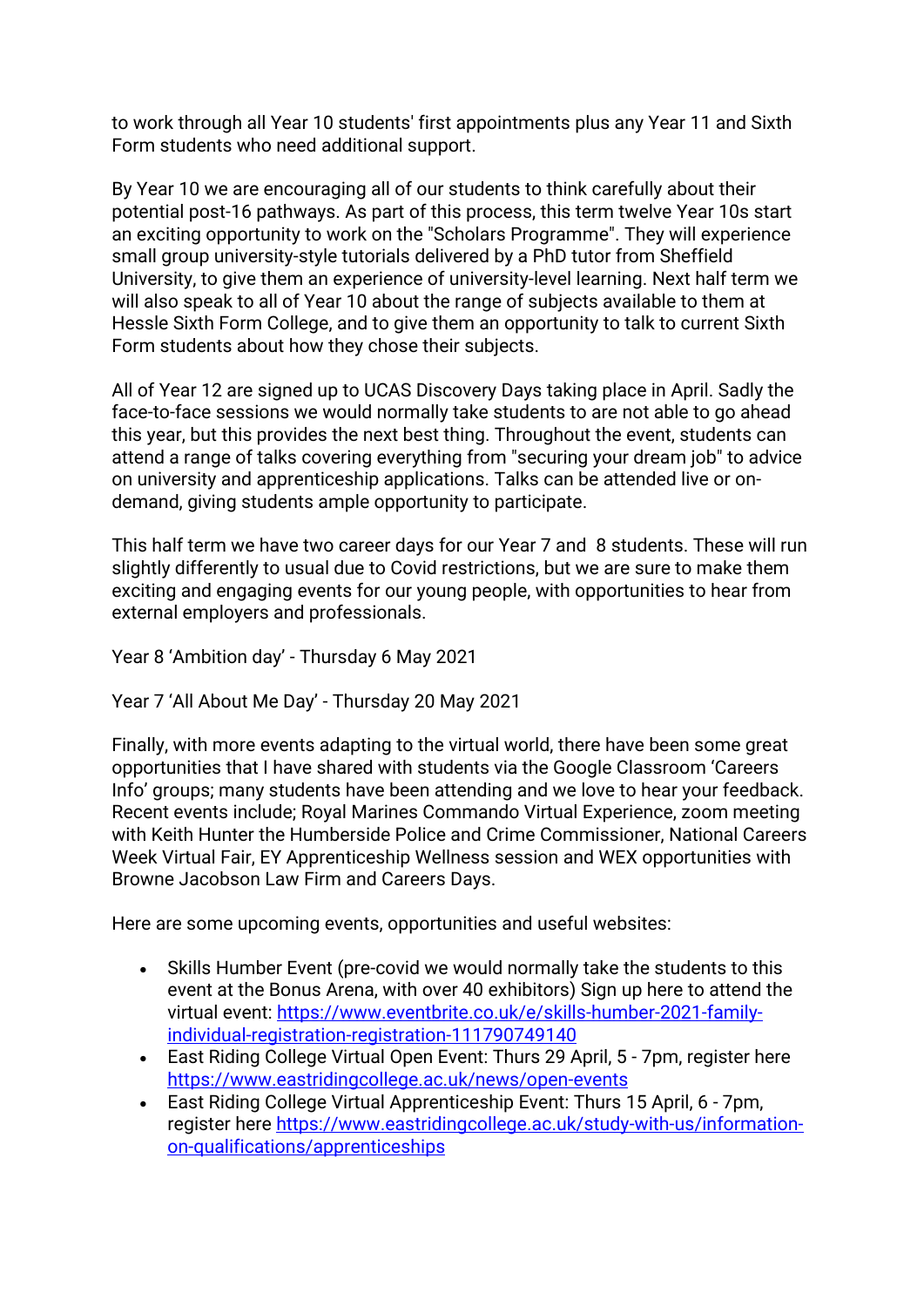- Bishop Burton Virtual Taster Sessions: (April / May) 4:30 5:50, register here <https://www.bishopburton.ac.uk/taster-session-booking>
- HETA Open event: Thurs 29 April & Wed 26 May, 5 7pm, register here <https://heta.co.uk/apprenticeships-1/key-dates-open-days>
- HBTC Apprenticeship Vacancies (Business/Admin/ICT[\)](https://hbtc.co.uk/vacancies.php?page=1) <https://hbtc.co.uk/vacancies.php?page=1>

Take Care

Miss Lawes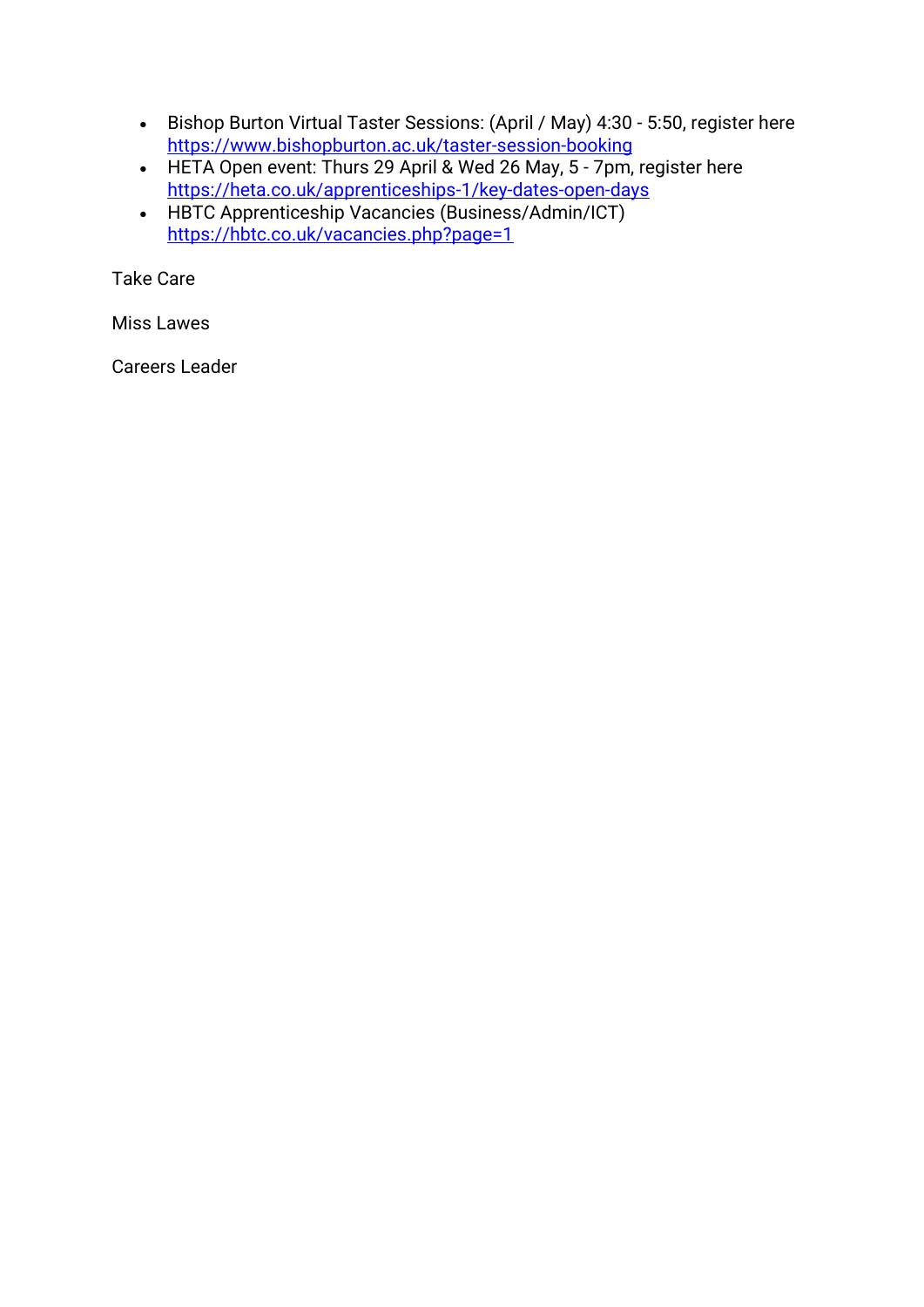### **WEEK 33 - Friday 11 June 2021**

On Thursday 21 May, all Y8 students took part in our first 'virtual' Ambition Day. Students took part in a variety of virtual workshops/presentations with the aim of introducing students to career prospects they may never have heard of, or considered, before. An additional aim was to inspire the students to do more CVenhancing activities to aid their employability in the future. The workshops covered various roles including; careers within the NHS, construction worker, business entrepreneur, police cadets as well as the Duke of Edinburgh Award, post-16 options and an opportunity to hear from some of our current Hessle Sixth Form students.

Student feedback about the workshops was very positive and we were pleased we were able to adapt to the current covid restrictions and run this as a virtual event as our guest speakers were live streamed into the classroom. Students had opportunities to ask questions about their role and completed activities within their student handbook. Every workshop was somebody's favourite and 70% of our students felt more confident about making career and post-16 decisions afterwards with some requesting more information about other career options. It's always great to receive feedback from our young people to influence future events and provide additional support. Moving forward we will endeavour to continue to cover a variety of careers and pathways during our tutor programme and future career events to target all students as best we can.

Feedback and comments on the day included:

''It's great to know that I can do something I love whilst making money and running my own business''

''I enjoyed the video of the builder on site, it was inspirational'

''It's helped me to understand my options after Year 11, useful and informative'

''I learnt all the things you can do for the DofE and it sounds great fun!''

''I thought about working in the NHS so it was good to hear about all the different jobs''

''It was good to hear from the people in Sixth Form and what it's actually like''

''I want to run my own business because I like the idea of not being told what to do''

''It's good to hear social media can help in a positive way to support and share your business''

''I wanted to be a builder already and it's made me want to do it even more now!''

''If I perceiver and work hard I could become a Police Officer''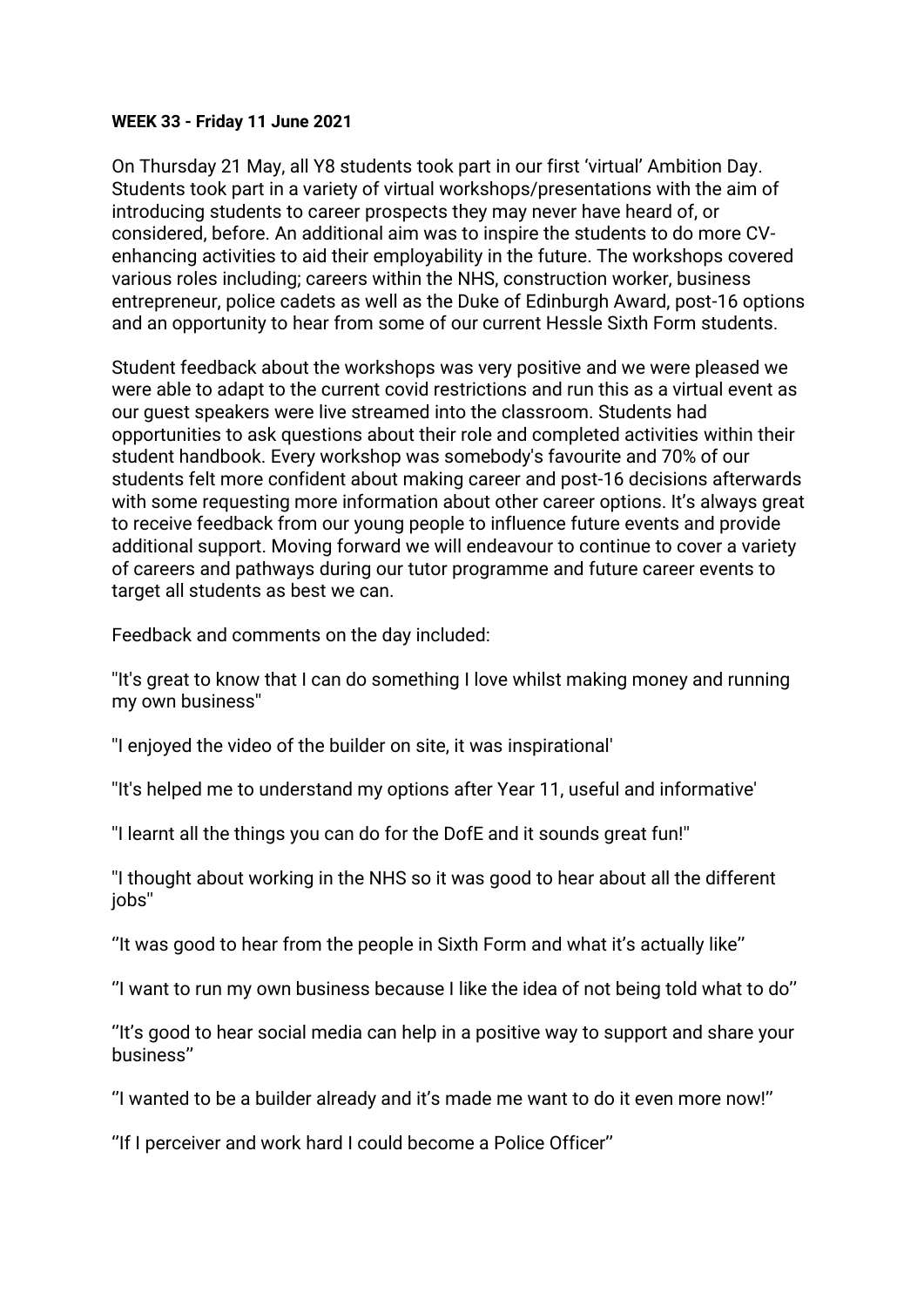''I want to start my own business now, like my Dad''

''I liked hearing how much you get paid for certain jobs''

''The best piece of information I learnt was don't give up when things get hard''

A big thank you to Hayden Ridley, Katie Hardy, Kara Huggins, Miss Moore, Mr Sellers, Mr Jarman and our Y12 Sixth Formers. Hopefully we can return to face to face events soon!

Last half term we said goodbye to our Y11 & Y13 students as they take their next steps towards their future and the world of work. We wish them the best of luck and look forward to inviting many Y11 students back in July to take part in the Hessle Sixth Form Induction Event. Students will spend three days in our Sixth Form attending lessons, induction seminars and completing preparatory work.

For those students who are still looking for apprenticeships, many vacancies are becoming available as we move towards the summer and I continue to share these via the 'Careers Info' group on Google Classroom, latest vacancies include Business / Administration, Customer services, Fenestration Fabricator and Painter/Decorator.

Our Y11 & Y10 Duke of Edinburgh students have been training hard in preparation to complete their final qualifying DofE Expedition in June and July in order to achieve their Bronze Award. Students had fun before half term developing their cooking skills, map reading, first aid and nutrition, as well as learning how to set up and disassemble a tent and correctly pack up their belongings... Did you spot the tents on the field? We have many students who are signing up to take their qualification to the next level - Silver Award. Miss Moore also delivered a recruitment presentation to Y9 students and we have a number of students who since enrolling, have been busy developing their physical skills and volunteering.

During tutor-time over the last half term, students have learnt about applying for parttime jobs, understanding their rights, the types of jobs they can apply for from 14yrs, health and safety and National Insurance. Y10 and Y11 students focussed on 'money sense' and were involved in class discussions covering debit & credit cards, insurances, recognising scams / fraud, savings and wage slips. This information is invaluable to our students, preparing them for the future and adulthood.

As part of our 'Career in the Spotlight' we looked at the role of an IT Support Technician. Students enjoyed hearing from Mr Scott and how he started out in this job before working his way up in the world of ICT. We also looked at the career of a Social Worker and how there is a demand for more men to enter this industry with only 19% male employers and 81% female in the UK. Students are always very keen to hear about the salary for these jobs as well as the skills and qualifications required.

Our Careers Adviser Graeme Peart is continuing to meet with our Y10 students to complete their initial face to face interviews. Graeme also met with a number of Y9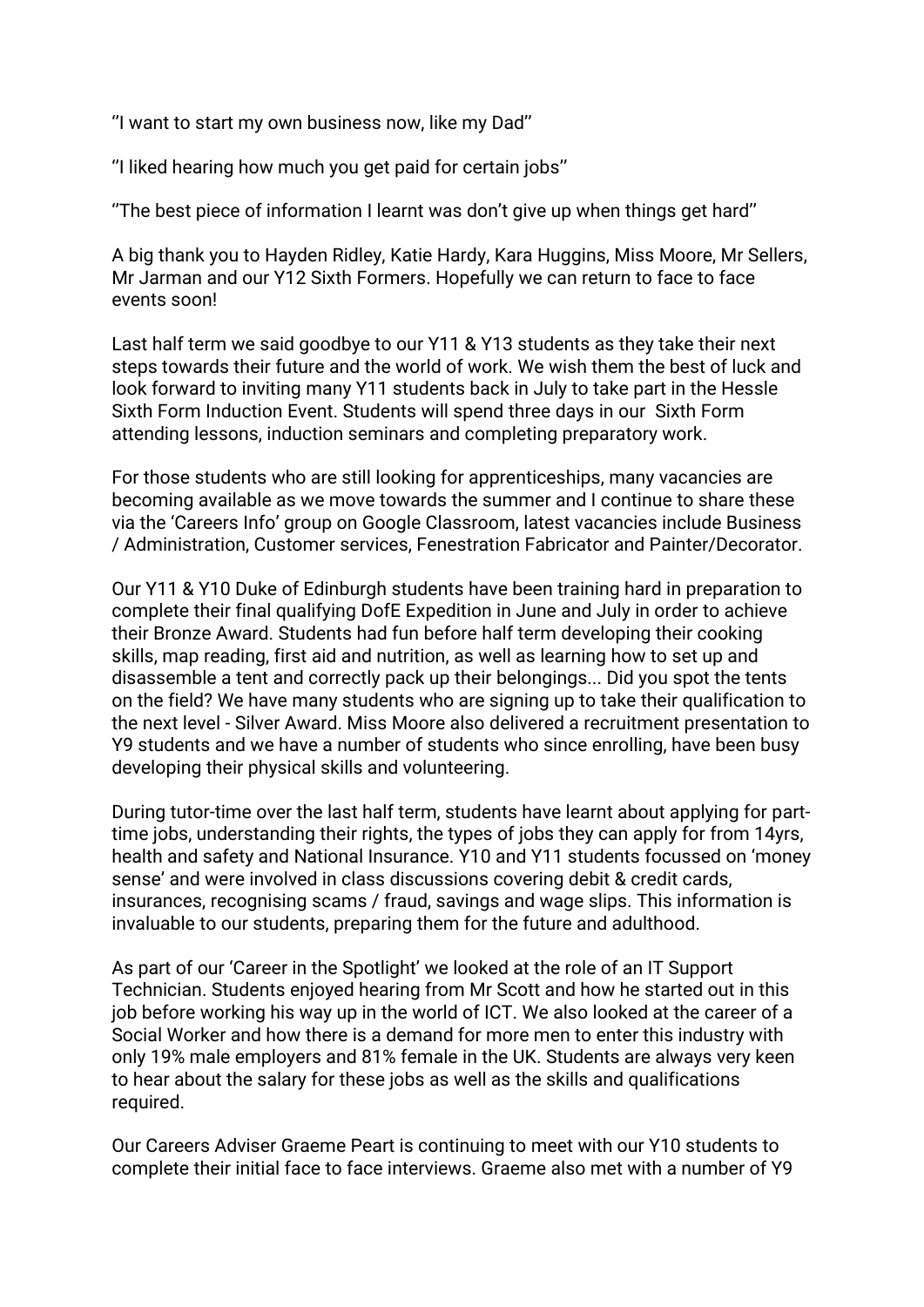students last half term to give additional support and the students really felt the benefit of this and started to open up and think about their future and the importance of the next few years in school.

We are looking forward to inviting our future Y7 students up to Hessle High School as they take part in the Y6 Transition event in the last week of term. We all know it can feel very daunting starting secondary school, but students will have the opportunity to meet their Head of Year, teachers, sample lessons and take part in a number of transition activities in order to prepare them for a smooth start in September.

Finally, Y12 will be participating in an all-day Pathways Event on 10 June. The focus is on helping them to choose their future destinations, with sessions from Hull University and ASK, an apprenticeship support programme. Students will be given advice on completing their personal statements, getting the most out of university open days, and opening their UCAS applications.

Our final half term is a busy one and we have a number of upcoming events, dates for your diary below:

- Y12 Pathways Event Thursday 10 June 2021
- Y7 All About Me Day Friday 11 June 2021 (please note this date was rescheduled from 6 May)
- Y10 Careers Week w/c 28 June 2021
- Y11 Hessle Sixth Form Induction Event 14, 15 & 16 July 2021
- Y6 Transition Event 19, 20, 21 July 2021

Take Care

Miss Lawes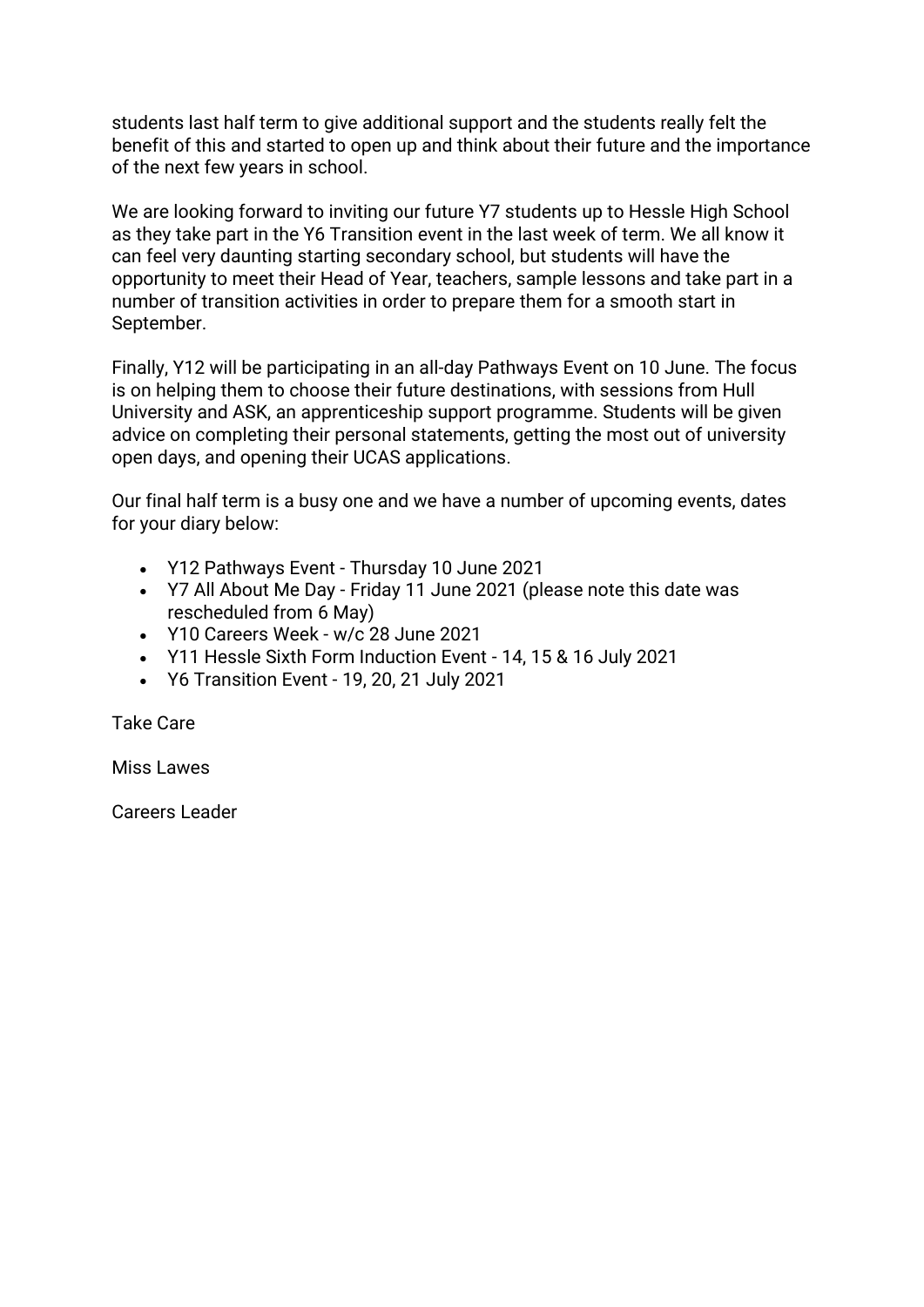### **WEEK 39 - Friday 23 July 2021**

After what has been a challenging year, we have learnt to embrace these new changes and adapt to what we call the 'new norm', we have worked hard to be able to provide our students with the support, inspiration and information they need with their future plans and aspirations. This last half term has been a busy one and I am pleased that we were able to plan and deliver some of our big events for our students in the current circumstances.

On Friday 11 June, our Y7 students took part in their 'All About Me Day'. This day was all about the students focusing on themselves, covering important topics including body image, self esteem, sexuality, healthy relationships, road safety and equality & diversity to name a few. As well as health and safety, students also took part in careers workshops and activities including the Buzz Quiz. This gave the students the opportunity to reflect on their strengths and personality and be able to see the types of jobs that link to different personalities. Student engagement in this session was great, they were encouraged not to take it too literally but instead see it as a starting point when thinking of the types of jobs they may be interested in, it was a chance to explore the variety of jobs available and identify where some of their natural strengths may support them. There are many online versions of the buzz quiz, [click](https://www.ucas.com/careers/buzz-quiz)  [here](https://www.ucas.com/careers/buzz-quiz) to give it a go yourself! Students were also provided with information about the many options available to them Post-16 (after Y11 studies) and were able to hear from some of our Sixth Form students. These sessions opened up some interesting conversations and questions and it's never too early to start thinking about this stage in your life.

At the beginning of the half term, our Y10 Engineering students took part in a virtual presentation with Q&A delivered by Interserve. The presentation gave an insight into some of the work they have been completing within the Hessle area including the Flood Defence Scheme at the Hessle Foreshore. The students were also able to hear from and ask questions about the different types of construction trades, construction management roles and non-construction roles.

We have been lucky enough to share a number of other virtual opportunities with our students via the online 'Careers Info' group, one of which was very popular with our Y10 students was the 'Law Insight Evening' delivered by the Charles Russell Speechlys Law Firm. Students were provided a really great insight into how a law firm works and makes money, the different departments they have and an opportunity to hear from a number of different solicitors. Now that we have been introduced to these virtual activities it has opened up many opportunities and experiences for our students that we may not have been able to deliver previously. This takes me on to our Y10 Careers Week and what a great week it was…

Last year our Y10 Careers Week did not run due to the sudden lockdown, something we had never experienced before, so we were determined to make this work this year with a blended approach. We planned a jam packed week full of activities and presentations for our students, both virtual and face to face. One of the highlights included the various employer talks from the Police, Armed Forces, Engineering,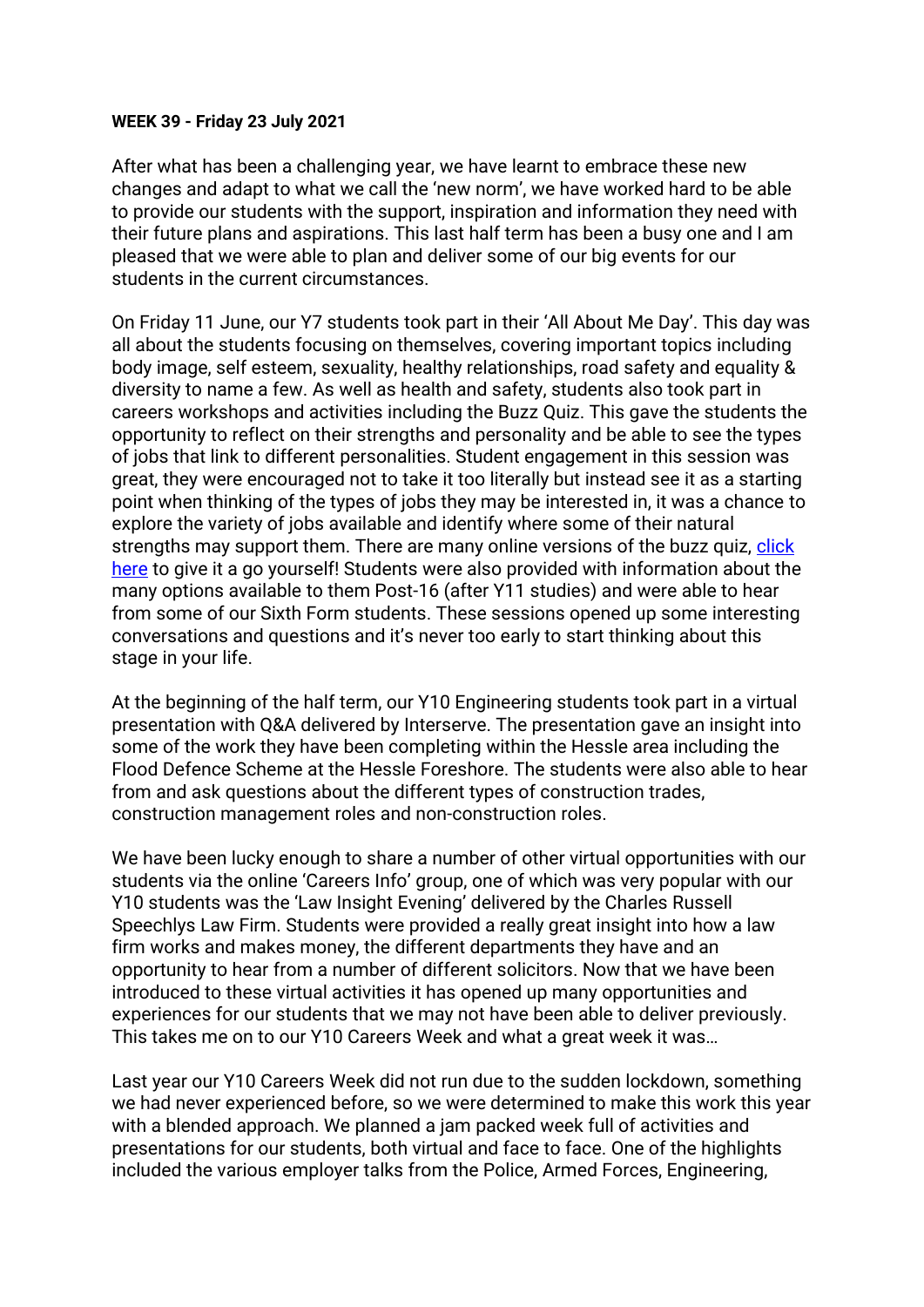West End/TV stars as well as a number of employers talking about their careers within the Health Service including a Physiotherapist, Social Worker, Radiographer, Midwife, Nurse, Pathologist and Radiotherapist. We were lucky that these professionals were able to free up some time to talk to our students, some of whom were on the job at the time and live streamed into the classroom from their workplace, students were very impressed to see some of our NHS workers in their full scrubs, pausing what they were doing to talk to us. All Y10 students were given a bespoke timetable depending on their interests and the support they required. During our Careers Week we also had a number of provider talks from College to Sixth Form, Apprenticeships and UTC (University Technical College). It is important that our students understand the variety of options available to them and that they feel prepared for making these decisions as they move into Y11.

A letter went out to all Y10 parents with details about Log On Move On (LOMO) and how you can support your child with this. During the Careers Week students were shown how to effectively use LOMO and with the support of the Humber Outreach Project (HOP) they also began writing their CV. This is something we are encouraging students to continue to work on over the summer in preparation for Y11 and Mock Interview Day. Another highlight of the week and, for many students, their favourite session was the inspirational talk from Moj at PUSH. The focus of this talk was all about doing the best you can whilst still at school, i.e. extra-curricular activities and working hard towards your exams, so that one day you can find yourself in a career where you 'love what you do'.

A final highlight of the week was our 'Dragons Den' style Enterprise Day. Y10 students took part in this exciting competition in which they were tasked with designing, budgeting and marketing their own Subscription Box. The finalists went up against each other to win goodies and Amazon vouchers as they presented their pitch to the final panel of judges, Mr Groak, Mrs Smith, Kallum Nicholson (Business Entrepreneur and Link Careers Governor) and Kerrie Jaquest (Enterprise Coordinator). A big thank you to our guests and particularly Kallum for supporting our students throughout the day.

The Y10 Careers Week was a great success with 82% of our students attending 10 sessions or more across the week. Student feedback was very positive with 90.6% saying they thoroughly enjoyed the week and 71.9% saying the week has made them feel more prepared for making decisions in Y11 when applying for their post-16 destinations.

We were delighted that ten of our Y10 students graduated from the Scholars Programme last Tuesday, which has enabled them to experience university-style learning. It has given them time to think more about their future education, and to develop relevant academic skills, such as independent research. This was a fantastic opportunity and one in which students are able to put onto their CV.

To celebrate International Women in Engineering Day on 23 June 2021 , our students took part in a Women in Manufacturing and Engineering (WiME) themed tutor session. With manufacturing contributing to 17% of our employment in the Humber